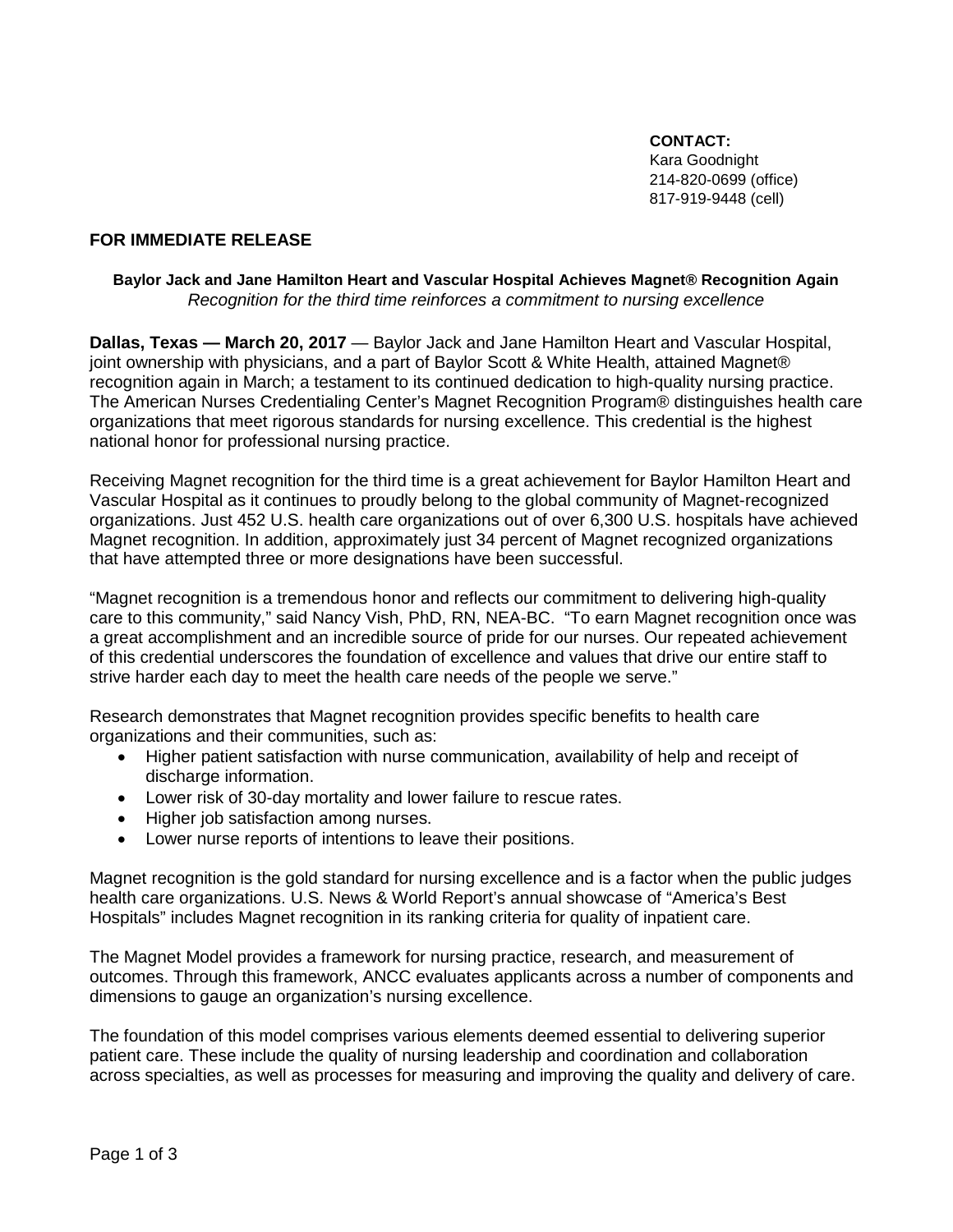## Page 2 of 3



#### <http://www.nursecredentialing.org/Magnet/ProgramOverview/New-Magnet-Model>

To achieve initial Magnet recognition, organizations must pass a rigorous and lengthy process that demands widespread participation from leadership and staff. This process includes an electronic application, written patient care documentation, an on-site visit, and a review by the Commission on Magnet Recognition.

Health care organizations must reapply for Magnet recognition every four years based on adherence to Magnet concepts and demonstrated improvements in patient care and quality. An organization reapplying for Magnet recognition must provide documented evidence to demonstrate how staff members sustained and improved Magnet concepts, performance and quality over the four-year period since the organization received its [initial/most recent] recognition.

"When the hospital opened in 2002 as the region's first hospital dedicated to heart and vascular care, it was our vision to achieve national recognition on many levels. It absolutely takes a lot of hard work and dedication on the part of the entire team to work for this prestigious status and pursue the application process with the American Nurses Credentialing Center's (ANCC) Magnet Recognition Program®. The third-time designation and recognition granted by the ANCC as one of only 35 hospitals in Texas signifies that the quality care and service excellence are continually demonstrated by every team member at Baylor Hamilton Heart and Vascular Hospital."

"We're a better organization today because of the Magnet recognition we first achieved years ago," says Lindsey Briley, BSN, RN-BC, Magnet® Coordinator at Baylor Hamilton Heart and Vascular Hospital. "Magnet recognition improved the quality of patient care and inspired every member of our team to achieve excellence every day. It is this commitment to providing our community with highquality care that helped us become a Magnet-recognized organization, and it's why we continue to pursue and maintain Magnet recognition."

## **About Baylor Jack and Jane Hamilton Heart and Vascular Hospital**

Founded in a tradition of research and innovation, Baylor Hamilton Heart and Vascular Hospital† opened in 2002 as the region's first and only dedicated hospital to heart and vascular care. Baylor Hamilton Heart and Vascular Hospital is located on the main campus of Baylor University Medical Center at Dallas with services also available at Baylor Scott & White All Saints Medical Center – Fort Worth. With more than 34,000 patient registrations annually, a broad array of advanced cardiac interventional procedures and vascular surgeries are available, as well as diagnostic imaging and cardiac rehabilitative services. Programs on wellness and prevention are offered for the community. For more information about Baylor Hamilton Heart and Vascular Hospital, visit: www.BaylorHeartHospital.com